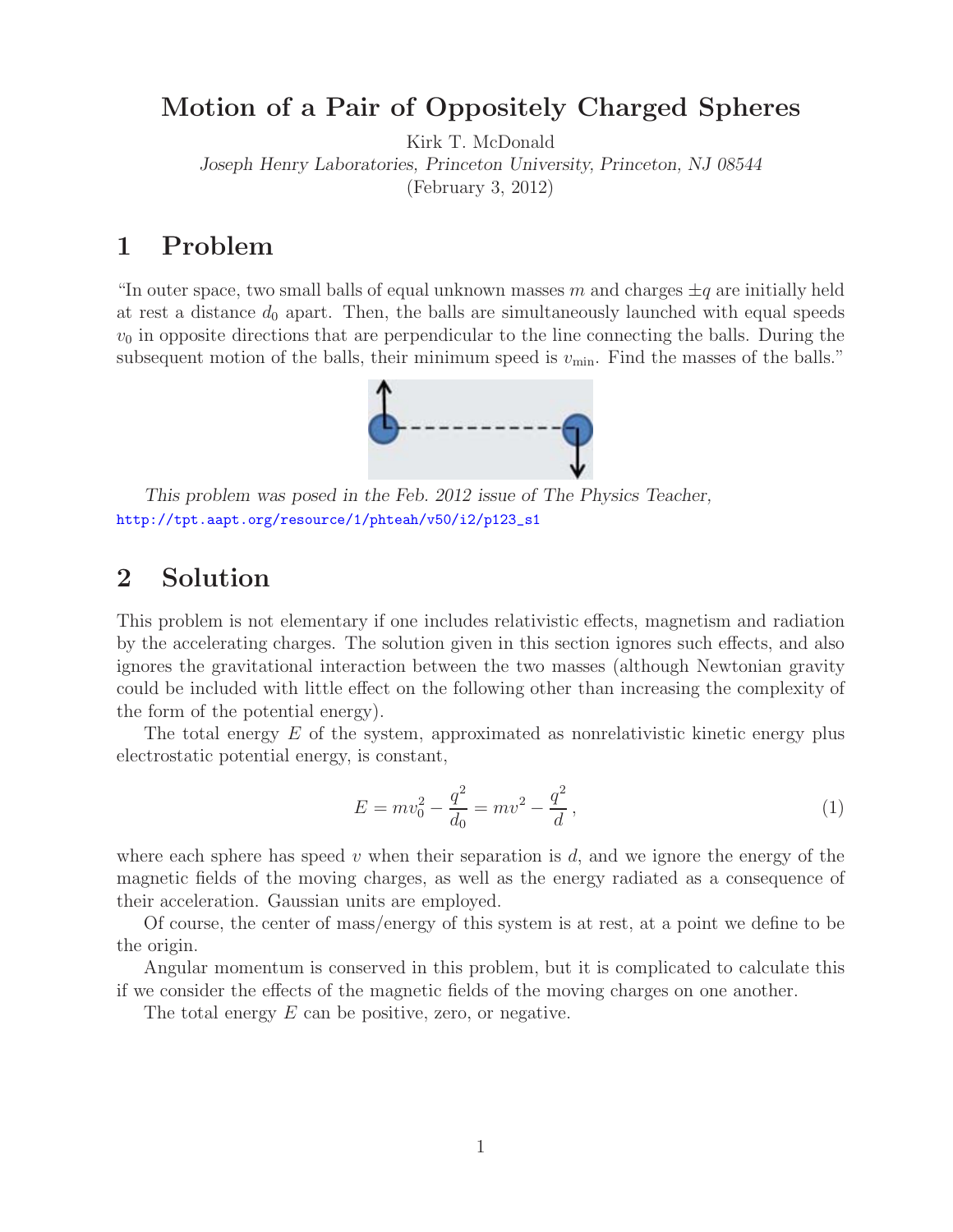#### **2.1**  $E > 0$

When the total energy is positive the spheres eventually move arbitrarily far apart, where their speeds approach  $v_{\text{min}}$ . The "final" electrostatic energy is zero, so we obtain,

$$
mv_0^2 - \frac{q^2}{d_0} = mv_{\text{min}}^2,
$$
\n(2)

and hence,

$$
m = \frac{q^2}{d_0(v_0^2 - v_{\min}^2)} \qquad (E \ge 0).
$$
\n(3)

Angular momentum was not considered in the above analysis, but must be conserved. Hence, the "final" motion of the spheres are along parallel lines, almost radial, offset by distance  $d_{\perp}$  where,

$$
v_0 d_0 = v_{\min} d_\perp. \tag{4}
$$

The trajectories of the particles are hyperbolae, with one focus at the origin and asymptotically straight lines with separation  $d_{\perp}$ .

#### **2.2**  $E = 0$

If the total energy is zero the spheres can also move arbitrarily far apart, but now  $v_{\text{min}} = 0$ , so  $m = q^2/d_0 v_0^2$ .<sup>1</sup>

The trajectories of the particles in this case are parabolas, with focus at the origin. Asymptotically the trajectories are straight lines parallel to the original line of centers, with infinite offset  $d_{\perp}$  and final velocity  $v_{\text{min}} = 0$  such that  $d_{\perp}v_{\text{min}} = d_0v_0$ .

#### **2.3**  $E < 0$

If the total energy is negative the spheres cannot move arbitrarily far apart. Rather, their motion is bound, and the trajectories of the spheres are ellipses with a focus at the origin. The initial positions of the spheres are the closest to the origin, where the speed in maximum. The minimum speed occurs when the spheres are the farthest from the origin, and at that point their velocities are perpendicular to the radius vectors from the origin. The maximal separation,  $d_{\text{max}}$ , of the spheres is related by conservation of angular momentum to the initial conditions,

$$
v_0 d_0 = v_{\min} d_{\max}.\tag{5}
$$

Using this in the energy equation (1), we have,

$$
mv_0^2 - \frac{q^2}{d_0} = mv_{\text{min}}^2 - \frac{q^2 v_{\text{min}}}{v_0 d_0}
$$
\n<sup>(6)</sup>

<sup>&</sup>lt;sup>1</sup>Formally, eqs.  $(2)-(4)$  still apply.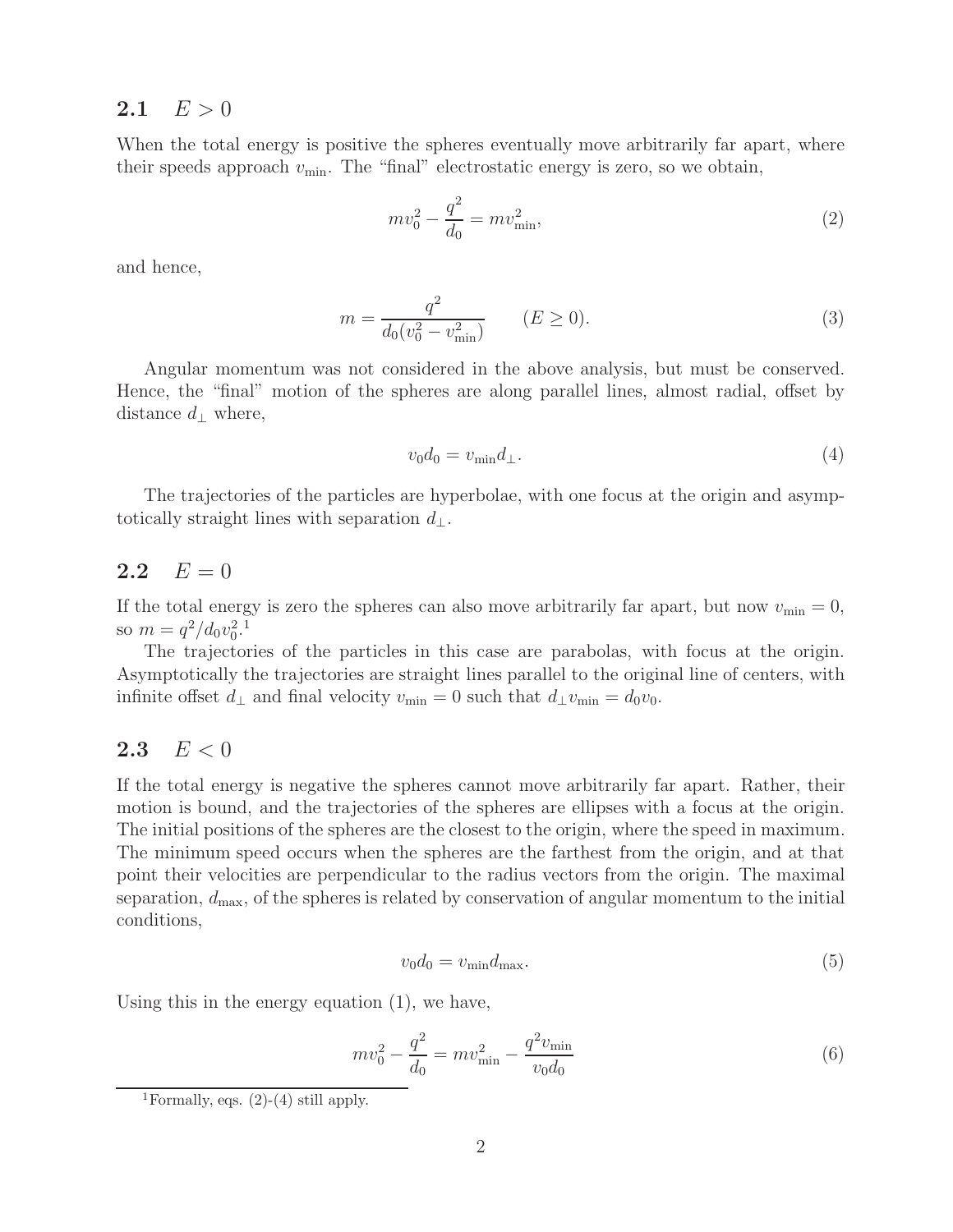and hence,

$$
m = \frac{q^2}{d_0 v_0 (v_0 + v_{\min})} \qquad (E < 0). \tag{7}
$$

In the limit that  $v_{\min} \to 0$ ,  $M \to q^2/d_0v_0^2$  and  $d_{\max} \to \infty$ , as found for the case of  $E = 0$ .

# **3 Solution in the Darwin Approximation**

To carry the solution to the next approximation, in which terms of order  $v^2/c^2$  are retained, where c is the speed of light in vacuum, we follow Darwin [1]. See also [2]. This approximation includes effects of magnetism, and also of "relativistic mass", but not of radiation.

The Lagrangian for a charge e of (rest) mass m that moves with velocity **v** in an external electromagnetic field that is described by potentials  $\phi$  and **A** can be written as (see, for example, sec. 16 of  $[3]$ ),

$$
\mathcal{L} = -mc^2\sqrt{1 - v^2/c^2} - q\phi + q\frac{\mathbf{v}}{c} \cdot \mathbf{A}.
$$
 (8)

Darwin [1] worked in the Coulomb gauge, and kept terms only to order  $v^2/c^2$ . Then, the scalar and vector potentials due to a charge q that has velocity **v** are (see sec. 65 of [3] or sec. 12.6 of [4]),

$$
\phi = \frac{q}{R}, \qquad \mathbf{A} = \frac{q[\mathbf{v} + (\mathbf{v} \cdot \hat{\mathbf{n}})\hat{\mathbf{n}}]}{2cR}, \tag{9}
$$

where  $\hat{\bf{n}}$  is directed from the charge to the observer, whose (present) separation is  $R$ .

Combining equations (8) and (9) for a collections of charged particles, and keeping terms only to order  $v^2/c^2$ , we arrive at the Darwin Lagrangian,

$$
\mathcal{L} = \sum_i \frac{m_i v_i^2}{2} + \sum_i \frac{m_i v_i^4}{8c^2} - \sum_{i>j} \frac{q_i q_j}{R_{ij}} + \sum_{i>j} \frac{q_i q_j}{2c^2 R_{ij}} \left[ \mathbf{v}_i \cdot \mathbf{v}_j + (\mathbf{v}_i \cdot \hat{\mathbf{n}}_{ij})(\mathbf{v}_j \cdot \hat{\mathbf{n}}_{ij}) \right],
$$

where we ignore the constant sum of the rest energies of the particles.

The Lagrangian (3) does not depend explicitly on time, so the corresponding Hamiltonian,

$$
\mathcal{H} = \sum_{i} \mathbf{p}_i \cdot \mathbf{v}_i - \mathcal{L},\tag{10}
$$

is the conserved energy of the system, where,

$$
\mathbf{p}_{i} = \frac{\partial \mathcal{L}}{\partial \mathbf{v}_{i}} = m_{i} \mathbf{v}_{i} + \frac{m_{i} v_{i}^{2}}{2c^{2}} \mathbf{v}_{i} + \sum_{j \neq i} \frac{q_{i} q_{j}}{2c^{2} R_{ij}} [\mathbf{v}_{j} + \hat{\mathbf{n}}_{ij} (\mathbf{v}_{j} \cdot \hat{\mathbf{n}}_{ij})]
$$
  
\n
$$
= m_{i} \mathbf{v}_{i} + \frac{m_{i} v_{i}^{2}}{2c^{2}} \mathbf{v}_{i} + \sum_{j \neq i} \frac{q_{i} \mathbf{A}_{j}(\mathbf{r}_{i})}{c} = m_{i} \mathbf{v}_{i} + \frac{m_{i} v_{i}^{2}}{2c^{2}} \mathbf{v}_{i} + \frac{q_{i} \mathbf{A}_{\text{ext},}(\mathbf{r}_{i})}{c}
$$
(11)

is the canonical momentum of particle i, and  $A_{ext,i}$  is the vector potential due to charges other than q*i*. Hence, the Hamiltonian/energy is,

$$
E = \sum_{i} \frac{m_i v_i^2}{2} + \sum_{i} \frac{3m_i v_i^4}{8c^2} + \sum_{i>j} \frac{q_i q_j}{R_{ij}} + \sum_{i>j} \frac{q_i q_j}{2c^2 R_{ij}} \left[ \mathbf{v}_i \cdot \mathbf{v}_j + (\mathbf{v}_i \cdot \hat{\mathbf{n}}_{ij})(\mathbf{v}_j \cdot \hat{\mathbf{n}}_{ij}) \right],\tag{12}
$$